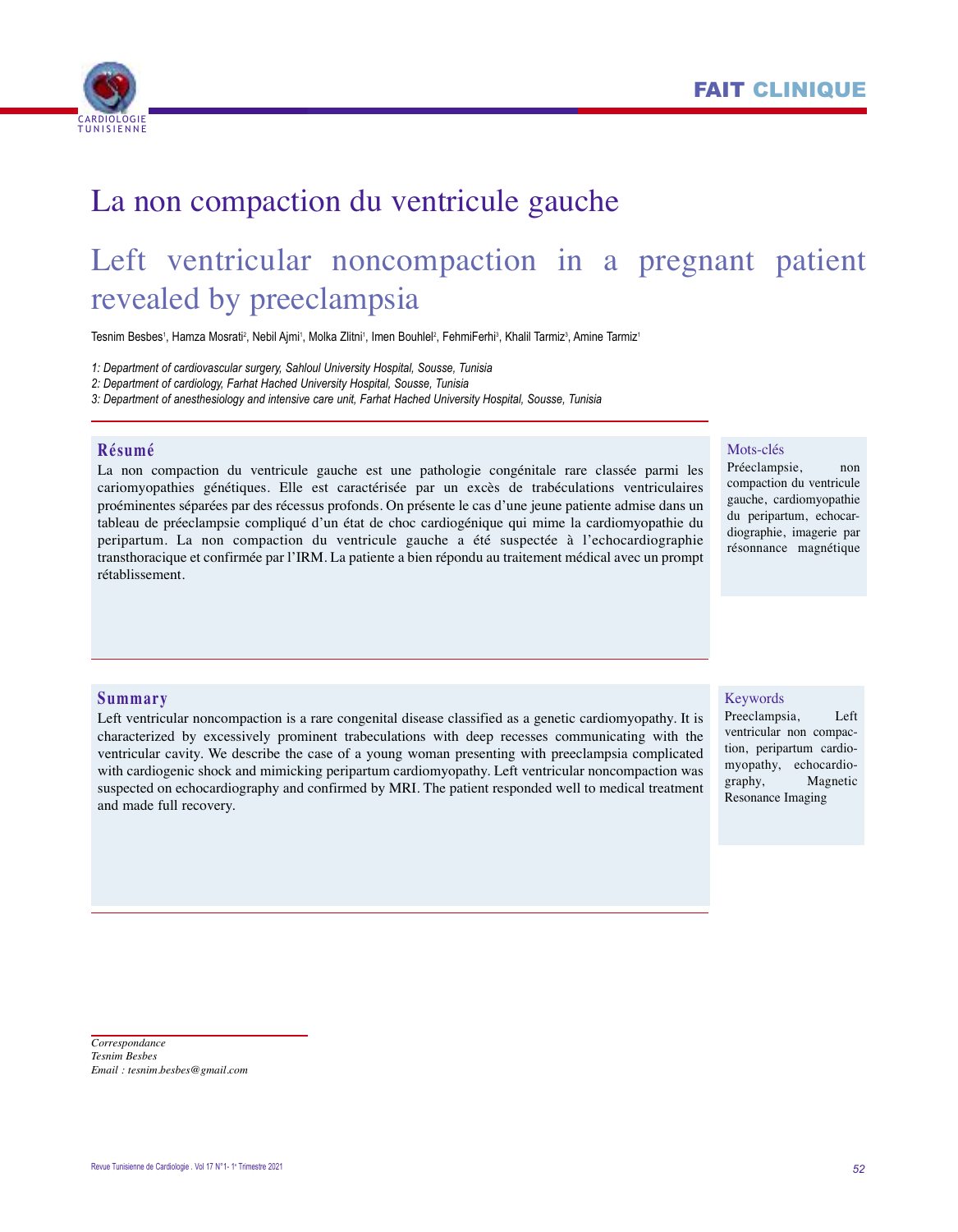## **INTRODUCTION**

left ventricular noncompaction is a rare congenital cardiomyopathy characterized by excessively prominent trabeculations with deep recesses communicating with the ventricular cavity. (1)

it is classified as a genetic cardiomyopathy that is due to an interruption of the normal compaction process of the developing myocardium in utero. (2) it affects both children and adults with a reported increasing frequency due to improved imaging modalities (1).

in this report we present a case of an isolated left ventricular noncompaction revealed during delivery complicated by preeclampsia.

# **CASE REPORT**

a 35-year-old pregnant woman (g2a1) with no significant medical history as well as an unremarkable prenatal course was admitted at 35 weeks of gestation for preeclampsia. on physical examination, she had blood pressure of 145/95 mmHg, 3+ urine dipstick protein and lower extremity edema. The rest of the exam was unremarkable and no neurological signs were noted. initial laboratory analyses included creatinine 76 µmol/l, uric acid 476 µmol/l, aspartate aminotransferase (AST) 76 UI/L, alanine aminotransferase (ALT) 56 UI/L, lactate dehydrogenase (LDH) 776 U/L, hematocrit 36.7%, 24-hour total urine protein 2.6 g/day, and platelets count 301.109e/l.

Three days after admission, the patient developed shortness of breath and orthopnea. On examination, blood pressure was of 99/55 mmHg, patient was polypneic with crackles on auscultation and low capillary saturation. Oliguria was also noted. EKG showed normal sinus rhythm with the presence of negative T waves in the lateral territory.

Creatinine and urea level increased respectively from 76 µmol/l to 108 µmol/l and 5.4 mmol/l to 11.1 mmol/l. Hepatic function and platelets counts were normal. Nterminal pro b-type natriuretic peptide (nT-proBnP) was 2598 pg/ml and cardiac troponin I was 0.19 ng/ml.

These findings were consistent with congestive heart failure. The decision was made to proceed with delivery due to worsening preeclampsia. Urgent Cesarean delivery was performed and the newborn was delivered without complications.

During the Cesarean delivery, the patient presented signs of cardiogenic shock and she was put on Dobutamin and Norepinephrin. Presumptive diagnosis was peripartum cardiomyopathy (PPCM).

Urgent transthoracic echocardiography (TTE), performed in the iCu revealed a dilated left ventricle with an ejection fraction of 40%, global left ventricle hypokinesis and lateral wall akinesis. severe tricuspid regurgitation, right ventricle systolic dysfunction with right ventricular systolic pressure of 60 mmHg and, moderate right atrial dilatation were noted. severe thickening of the myocardium with prominent trabeculations and multiple deep recesses were visualized; consistent with left ventricular noncompaction (lVnC). (Fig1 and Fig2)



**Figure 1 :** Two-dimensional echocardiogram (apical 2 chamber view) showing a two-layer structure with a thin normally compacted layer (2) and a markedly thickened noncompacted layer (1).



**Figure 2 :** Two-dimensional echocardiogram (short-axis view) showing prominent trabeculations and Recesses (yellow stars) in noncompacted portion of left ventricle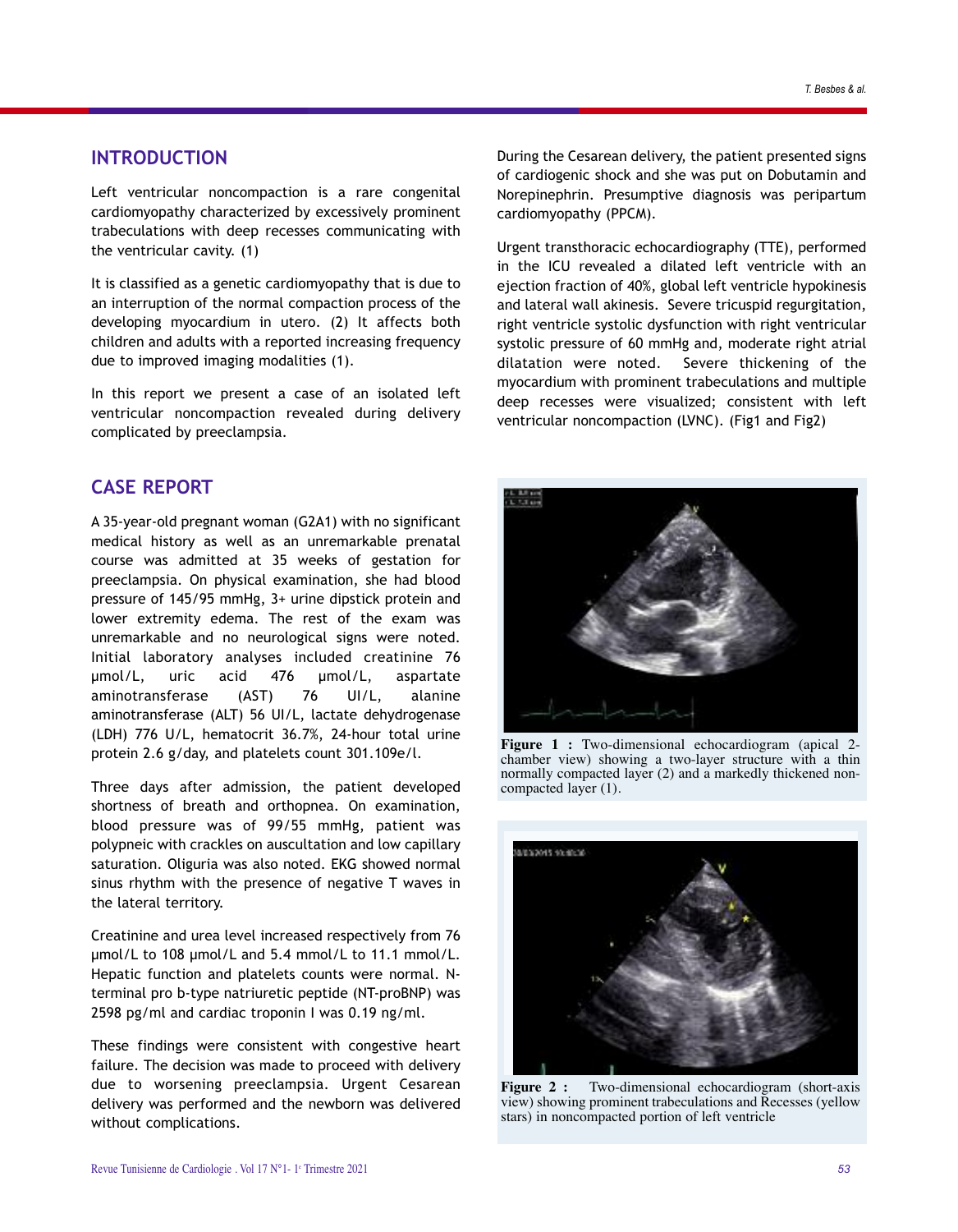Cardiac magnetic resonance imaging (MRI) confirmed the diagnosis showing a two-layer structure interesting the lateral wall, with a thin, normally compacted layer (C) and a markedly thickened non-compacted layer (nC) with a ratio of  $NC/C = 3,8$  (Fig 3).



**Figure 3 :** Cardiac magnetic resonance imaging showing an increase in endocardial LV trabeculation interesting the lateral wall with a maximum ratio of non-compacted layer to compacted layer is 3.8

a TTe was performed for the new born and was revealed normal.

The patient responded well to medical therapy and was successfully extubated 24 hours after the delivery. Dobutamin was stopped within 36 hours and she was discharged to the cardiology department receiving Beta blockers, angiotensin converting enzyme inhibitor and diuretics. Her preeclampsia resolved shortly with no residual sequalae and on one year follow up the patient had a NYHA class II dyspnea with an improved left ventricular ejection fraction to 65%

# **DISCUSSION**

Development of heart failure in the third trimester of pregnancy can be challenging. The heart failure could be due to an underlying cardiac disease or due to the pregnancy itself especially in case of preeclampsia, as heart failure can occur in up to 3% of severe preeclampsia (3). in developing countries where rheumatic heart disease is still widespread, heart failure is commonly seen in young women with rheumatic valvular lesions. However, physicians should keep in mind other possible diagnoses such as myocardial infarction, PPCM, aortic dissection and pulmonary embolism (4). Echocardiography is mandatory for etiologic approach.

in this case, the patient's clinical presentation mimicked PPCM as she had no prior history of cardiovascular diseases, no other apparent cause of heart failure and the signs and symptoms of heart failure developed within the last month of pregnancy.

PPCM is defined as "idiopathic cardiomyopathy" presenting with heart failure secondary to left ventricular systolic dysfunction towards the end of pregnancy or in the months following delivery, where no other cause of heart failure is found; it is a diagnosis of exclusion; the left ventricular ejection fraction (LVEF) is nearly always reduced below 45% (5).

For our patient TTe showed a lVeF of 40%; however, it revealed signs consistent with left ventricular noncompaction.

lVnC is a primary cardiomyopathy that is characterized by excessively prominent trabeculations and deep intertrabecular recesses in one or more segments of the ventricle wall (6).

Clinical presentation of lVnC is highly variable. it can occur at any age, range from asymptomatic to end-stage heart failure, or be associated with arrhythmias, sudden cardiac death or thromboembolic events (7).

Physiologic changes that accompany pregnancy added to preeclampsia are not well tolerated by patients with lVnC and may precipitate symptoms of heart failure. among some reported cases, it was concluded that pregnancy has a worsening effect on lVnC and patient may need close follow up and intensive treatment including inotropes. (8,9)

It could be then concluded that our patient had an asymptomatic lVnC revealed by the association of pregnancy and preeclampsia due to the worsening effect on ventricular function.

lVnC diagnosis relies on echocardiography but cardiac MRI is used to confirm the clinical suspicion. The most widely used diagnosis criteria in echocardiogaphy are those proposed by Jenni et al (1) where lVnC was defined as a two-layer structure, with a thin, normally compacted layer (C) and a markedly thickened noncompacted layer (NC) (with a ratio of NC/C  $>2$ ), excessively prominent trabeculations, and deep intertrabecular recesses measured at end-systole in the parasternal short-axis views. This diagnosis also assumes that the intertrabecular spaces are filled by blood flow from the ventricular cavity, as visualized on color